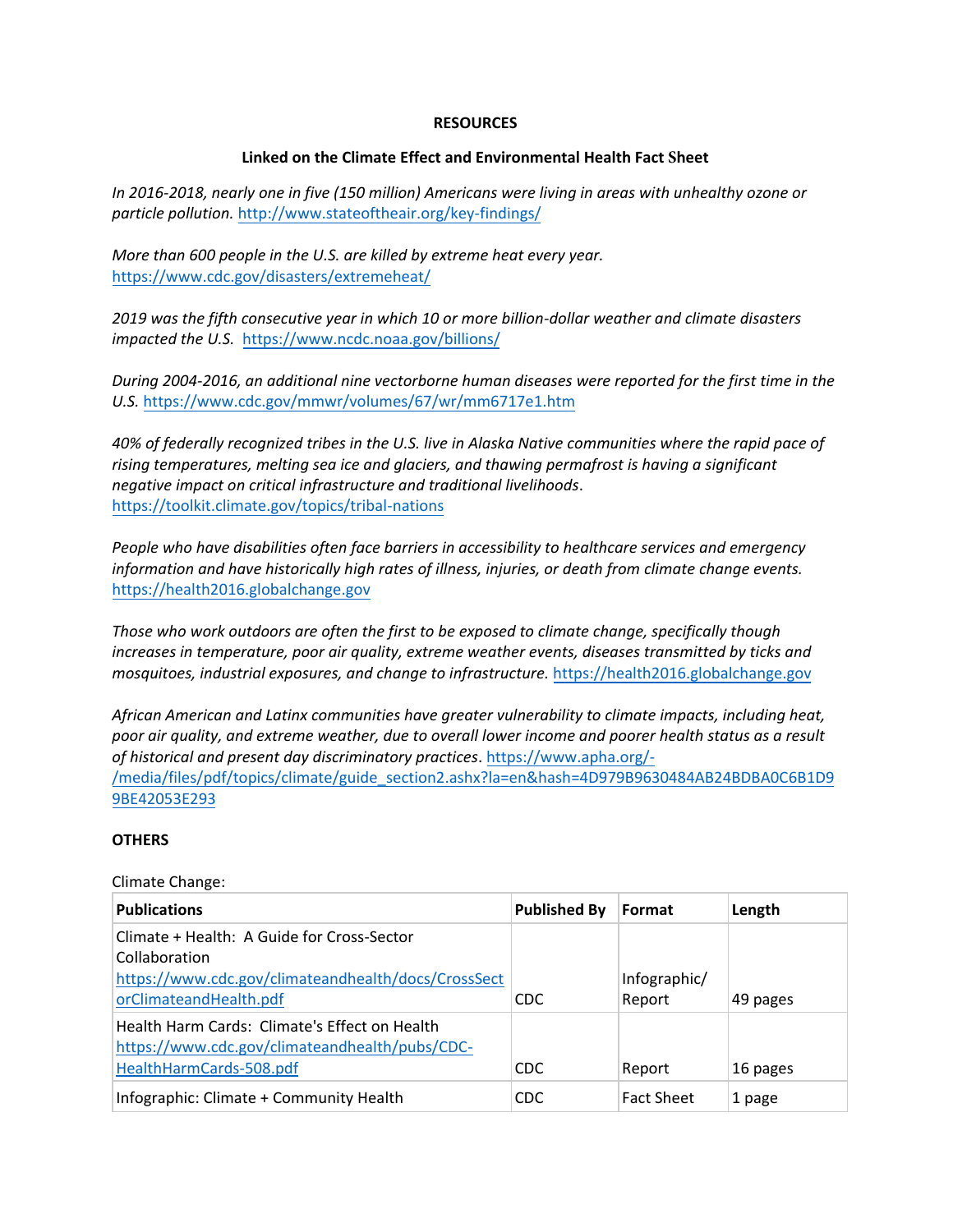| https://www.cdc.gov/climateandhealth/pubs/CDC-        |             |                    |          |
|-------------------------------------------------------|-------------|--------------------|----------|
| CommunityInfographic-508.pdf                          |             |                    |          |
| Climate + Health Planning Worksheet: Preparing a      |             |                    |          |
| <b>Coordinated Community Response</b>                 |             |                    |          |
| https://www.cdc.gov/climateandhealth/pubs/CDC_Plan    |             |                    |          |
| ningWorksheet-508.pdf                                 | <b>CDC</b>  | Worksheet          | 4 pages  |
| Communicating the Health Effects of Climate Change: A |             |                    |          |
| <b>Toolkit for Public Health Outreach</b>             |             |                    |          |
| https://www.cdc.gov/climateandhealth/pubs/Climatea    |             |                    |          |
| ndHealthPresentationGRANTEES-508.ppt                  | <b>CDC</b>  | Presentation       | 51 pages |
| How Climate Affects Community Health: A Social Media  |             |                    |          |
| <b>Toolkit</b>                                        |             |                    |          |
| https://www.cdc.gov/climateandhealth/pubs/CDC-        |             | Report/            |          |
| Climate-Health-Social-Media-Toolkit-508.pdf           | <b>CDC</b>  | Infographic        | 15 pages |
| Climate + Health in Our Community Fact Sheet          |             |                    |          |
| https://www.cdc.gov/climateandhealth/pubs/CDC-        |             |                    |          |
| ClimateAndHealthInOurCommunity-508.pdf                | <b>CDC</b>  | <b>Fact Sheet</b>  | 2 pages  |
| Protecting Children from the Harmful Impacts of       |             |                    |          |
| Climate Change                                        |             |                    |          |
| https://www.cehn.org/wp-                              |             |                    |          |
| content/uploads/2015/12/CC-position-                  |             |                    |          |
| statement final2.pdf                                  | <b>CEHN</b> | Report             | 3 pages  |
| EPA Climate Change Fact Sheets (related to human      |             |                    |          |
| health effects)                                       |             |                    |          |
| https://www.aap.org/en-us/advocacy-and-policy/aap-    |             |                    |          |
| health-initiatives/climate-change/Pages/Climate-      |             |                    |          |
| Change-and-Childrens-Health.aspx                      | <b>EPA</b>  | <b>Fact Sheets</b> | 4+ pages |
| Climate Change & Extreme Heat                         |             |                    |          |
| https://www.cdc.gov/climateandhealth/pubs/extreme-    |             |                    |          |
| heat-guidebook.pdf                                    | CDC/EPA     | Report             | 20 pages |

| Air Quality:                                            |             |                   |         |
|---------------------------------------------------------|-------------|-------------------|---------|
| Climate Change Reduces the Quality of the Air We        |             |                   |         |
| <b>Breathe</b>                                          |             |                   |         |
| https://apha.org/-                                      |             |                   |         |
| /media/files/pdf/factsheets/climate/air quality.ashx?la |             |                   |         |
| =en&hash=2452C952E62C94E391543B4451627D732FE            |             |                   |         |
| <b>B8C48</b>                                            | <b>APHA</b> | <b>Fact Sheet</b> | 2 pages |
| Making the Connection: Climate Changes Allergies and    |             |                   |         |
| Asthma                                                  |             |                   |         |
| https://apha.org/-                                      |             |                   |         |
| /media/files/pdf/topics/climate/asthma allergies.ashx?  |             |                   |         |
| la=en&hash=3D185CE3CF0356230453313CBB88C5DC1            |             |                   |         |
| E967E01                                                 | APHA        | <b>Fact Sheet</b> | 2 pages |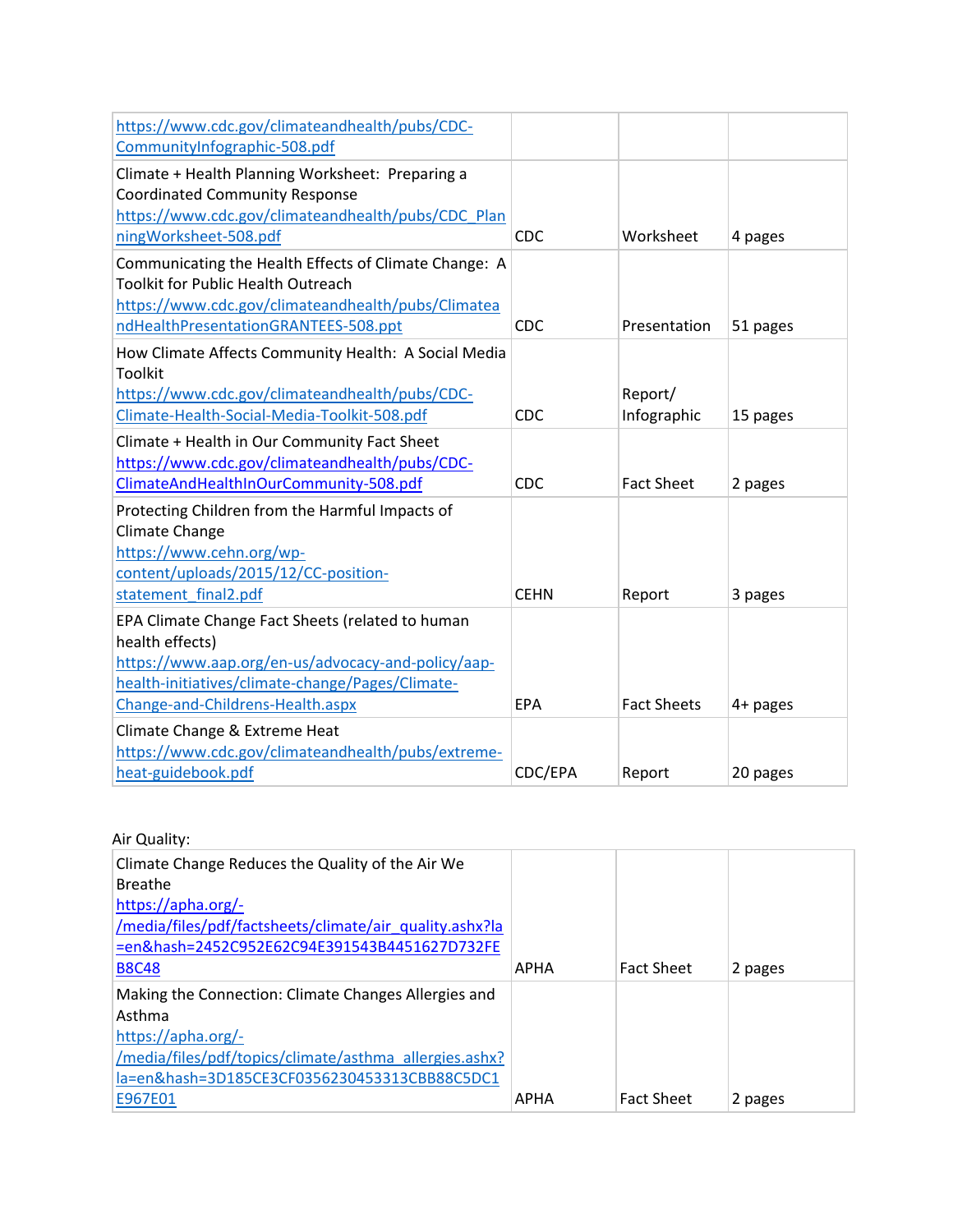| Ambient (outdoor) air pollution                        |            |         |  |
|--------------------------------------------------------|------------|---------|--|
| https://www.who.int/news-room/fact-                    |            |         |  |
| sheets/detail/ambient-(outdoor)-air-quality-and-health | <b>WHO</b> | Webpage |  |

# Extreme Heat:

| About Extreme Heat<br>https://www.cdc.gov/disasters/extremeheat/heat guid<br>e.html                                                                                                    | <b>CDC</b>                               | Webpage     |         |
|----------------------------------------------------------------------------------------------------------------------------------------------------------------------------------------|------------------------------------------|-------------|---------|
| Infographic: Beat the Heat<br>https://www.cdc.gov/cpr/infographics/beattheheat.ht<br>m                                                                                                 | <b>CDC</b>                               | Infographic | 1 page  |
| Summertime Acute Heat Illness in U.S. Emergency<br>Departments from 2006 through 2010: Analysis of a<br><b>Nationally Representative Sample</b><br>https://doi.org/10.1289/ehp.1306796 | Environment<br>al Health<br>Perspectives | Article     | 8 pages |

# Extreme Weather:

| <b>Extreme Weather Map Fact Sheet</b><br>https://environmentamerica.org/page/ame/extreme-<br>weather-map-fact-sheet | Environment<br>America                | Fact Sheet | 2 pages |
|---------------------------------------------------------------------------------------------------------------------|---------------------------------------|------------|---------|
| <b>Facts + Statistics: Wildfires</b><br>https://www.iii.org/fact-statistic/facts-statistics-<br>wildfires           | Insurance<br>Information<br>Institute | Webpage    |         |

#### Vectors:

| <b>Public Health Confronts the</b><br>Mosquito<br>http://www.astho.org/generickey/G<br>enericKeyDetails.aspx?contentid=21<br>342&folderid=5156&catid=7203                                                | ASTHO | Report | 72 pages |
|----------------------------------------------------------------------------------------------------------------------------------------------------------------------------------------------------------|-------|--------|----------|
| Effectively Communicating About Mosquito Control: A<br><b>Guide for Mosquito Control Partners</b><br>http://www.astho.org/generickey/GenericKeyDetails.asp<br>x?contentid=20360&folderid=5156&catid=7203 | ASTHO | Report | 27 pages |
| Analysis of Express Legal Authorities for Mosquito<br>Control in the United States, DC, and PR<br>http://www.astho.org/generickey/GenericKeyDetails.asp<br>x?contentid=20358&folderid=5156&catid=7203    | ASTHO | Report | 32 pages |
| State and Territorial Health Agency Organizational<br>Structure and Partnerships for Mosquito Control<br>Management                                                                                      | ASTHO | Report | 7 pages  |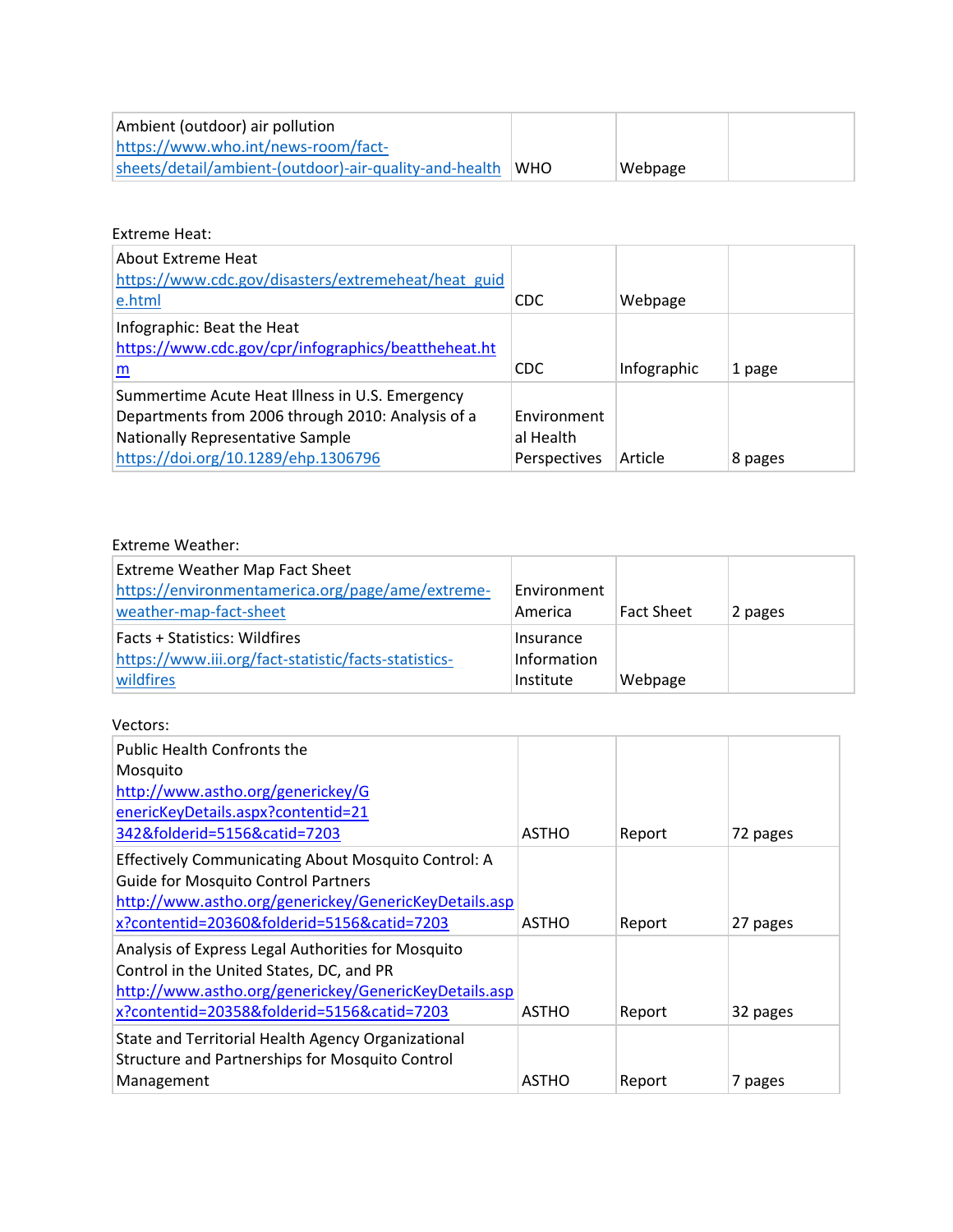| http://www.astho.org/generickey/GenericKeyDetails.asp                                                                                    |                      |                    |         |
|------------------------------------------------------------------------------------------------------------------------------------------|----------------------|--------------------|---------|
| x?contentid=20302&folderid=5156&catid=7203                                                                                               |                      |                    |         |
| The Local Board of Health Environmental Health<br>Primer: Vector Control<br>https://www.cdc.gov/nceh/ehs/nalboh/factsheets/vecto         |                      |                    |         |
| r control.pdf                                                                                                                            | <b>NALBOH</b>        | <b>Fact Sheet</b>  | 1 pages |
| Zika Communications Toolkits (for multiple audiences)                                                                                    |                      | Website -          |         |
| https://www.cdc.gov/zika/comm-                                                                                                           |                      | Resources          |         |
| resources/toolkits.html                                                                                                                  | <b>CDC</b>           | Linked             |         |
| Mosquito Control: What You Need to Know About<br><b>Outdoor Spraying</b>                                                                 |                      |                    |         |
| https://www.cdc.gov/zika/pdfs/outdoorspraying-                                                                                           |                      |                    |         |
| factsheet.pdf                                                                                                                            | <b>CDC</b>           | <b>Fact Sheet</b>  | 1 pages |
| Mosquito Control: What You Need to Know About                                                                                            |                      |                    |         |
| <b>Indoor Spraying</b>                                                                                                                   |                      |                    |         |
| https://www.cdc.gov/zika/pdfs/indoorspraying-                                                                                            | <b>CDC</b>           | <b>Fact Sheet</b>  |         |
| factsheet.pdf                                                                                                                            |                      |                    | 1 pages |
| What is Integrated Pest Management Fact Sheet<br>https://www.cdc.gov/nceh/ehs/docs/factsheets/What I<br>s_Integrated_Pest_Management.pdf | <b>CDC</b>           | <b>Fact Sheet</b>  | 2 pages |
| The Business Case for IPM in Schools                                                                                                     |                      |                    |         |
| https://ipminstitute.org/wp-                                                                                                             |                      |                    |         |
| content/uploads/2016/05/The-Business-Case-for-IPM-in-                                                                                    |                      |                    |         |
| Schools-Cutting-Costs-Increasing-Benefits.pdf                                                                                            | IPM Institute Report |                    | 8 pages |
| Stormwater Mgmt. and Vector Breeding Habits                                                                                              |                      |                    |         |
| https://www.cdc.gov/nceh/ehs/docs/factsheets/Stormw                                                                                      |                      |                    |         |
| ater-Factsheet.pdf                                                                                                                       | <b>CDC</b>           | <b>Fact Sheet</b>  | 1 pages |
| Reducing Your Child's Asthma using IPM: Practical Guide<br>for Parents                                                                   |                      |                    |         |
| https://www.ipminstitute.org/wp-                                                                                                         |                      |                    |         |
| content/uploads/2016/06/IPM Asthma-1.pdf                                                                                                 | IPM Institute Guide  |                    | 5 pages |
|                                                                                                                                          |                      | Website -          |         |
| IPM for Multiple Family Housing                                                                                                          | NCHH/UW              | Resources          |         |
| https://osha.washington.edu/professional-development                                                                                     | <b>CE</b>            | Linked             |         |
|                                                                                                                                          |                      |                    |         |
| Mitigation of the zika virus through the enforcement of                                                                                  |                      |                    |         |
| the International Property Maintenance Code<br>https://nchh.org/resource-library/fact-sheet_the-zika-                                    |                      |                    |         |
| virus mitigation-through-the-enforcement-of-the-                                                                                         |                      |                    |         |
| international-property-maintenance-code.pdf                                                                                              | NCHH/ICC             | <b>Fact Sheet</b>  | 2 pages |
|                                                                                                                                          |                      |                    |         |
| Eco-Healthy Child Care - Pesticides<br>https://cehn.org/wp-                                                                              |                      |                    |         |
| content/uploads/2018/05/Pesticides 5 18.pdf                                                                                              | <b>CEHN</b>          | <b>Fact Sheets</b> | 2 pages |
|                                                                                                                                          |                      |                    |         |